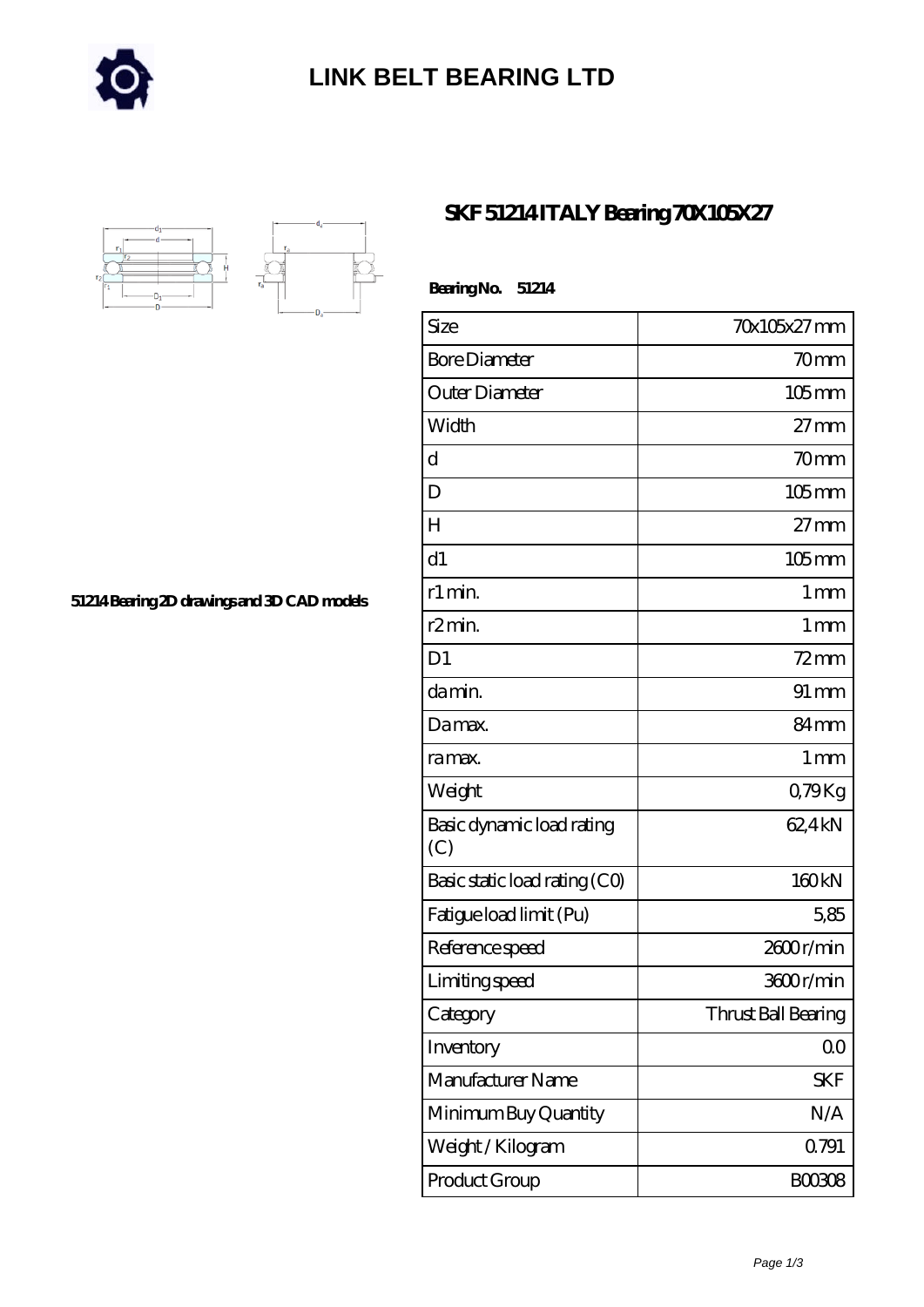

## **[LINK BELT BEARING LTD](https://merionartblog.com)**

| Rolling Element                        | <b>Ball Bearing</b>                                                                                                                                                       |
|----------------------------------------|---------------------------------------------------------------------------------------------------------------------------------------------------------------------------|
| Thrust Bearing                         | Yes                                                                                                                                                                       |
| Single or Double Direction             | Single Direction                                                                                                                                                          |
| <b>Banded</b>                          | No                                                                                                                                                                        |
| Cage Material                          | Steel                                                                                                                                                                     |
| Precision Class                        | ABEC 1   ISO PO                                                                                                                                                           |
| Component Description                  | Roller Assembly Plus<br>Raceways                                                                                                                                          |
| <b>Other Features</b>                  | Single Row                                                                                                                                                                |
| Long Description                       | 70MM Bore 1; 72MM Bore<br>2, 105MM Outside<br>Diameter; 27MM Height;<br><b>Ball Bearing, Single</b><br>Direction; Not Banded;<br>Steel Cage; ABEC 1   ISO PO<br>Precision |
| Inch - Metric                          | Metric                                                                                                                                                                    |
| Category                               | Thrust Ball Bearings                                                                                                                                                      |
| <b>UNSPSC</b>                          | 31171507                                                                                                                                                                  |
| Harmonized Tariff Code                 | 8482105008                                                                                                                                                                |
| Noun                                   | Bearing                                                                                                                                                                   |
| Keyword String                         | <b>Ball Thrust</b>                                                                                                                                                        |
| Manufacturer URL                       | http://www.skf.com                                                                                                                                                        |
| Manufacturer Item Number               | 51214                                                                                                                                                                     |
| Weight/LBS                             | 1.742                                                                                                                                                                     |
| Height                                 | 1.063Inch   27 Millimeter                                                                                                                                                 |
| Overall Height with<br>Aligning Washer | OInch   OMillimeter                                                                                                                                                       |
| Bore 1                                 | 2.756Inch   70Millimeter                                                                                                                                                  |
| Outside Diameter                       | 4.134 Inch   105 Millimeter                                                                                                                                               |
| Bore 2                                 | 2835Inch   72 Millimeter                                                                                                                                                  |
| bore diameter:                         | 70mm                                                                                                                                                                      |
| static load capacity.                  | 160 <sub>kN</sub>                                                                                                                                                         |
| outside diameter:                      | $105$ mm                                                                                                                                                                  |
|                                        |                                                                                                                                                                           |